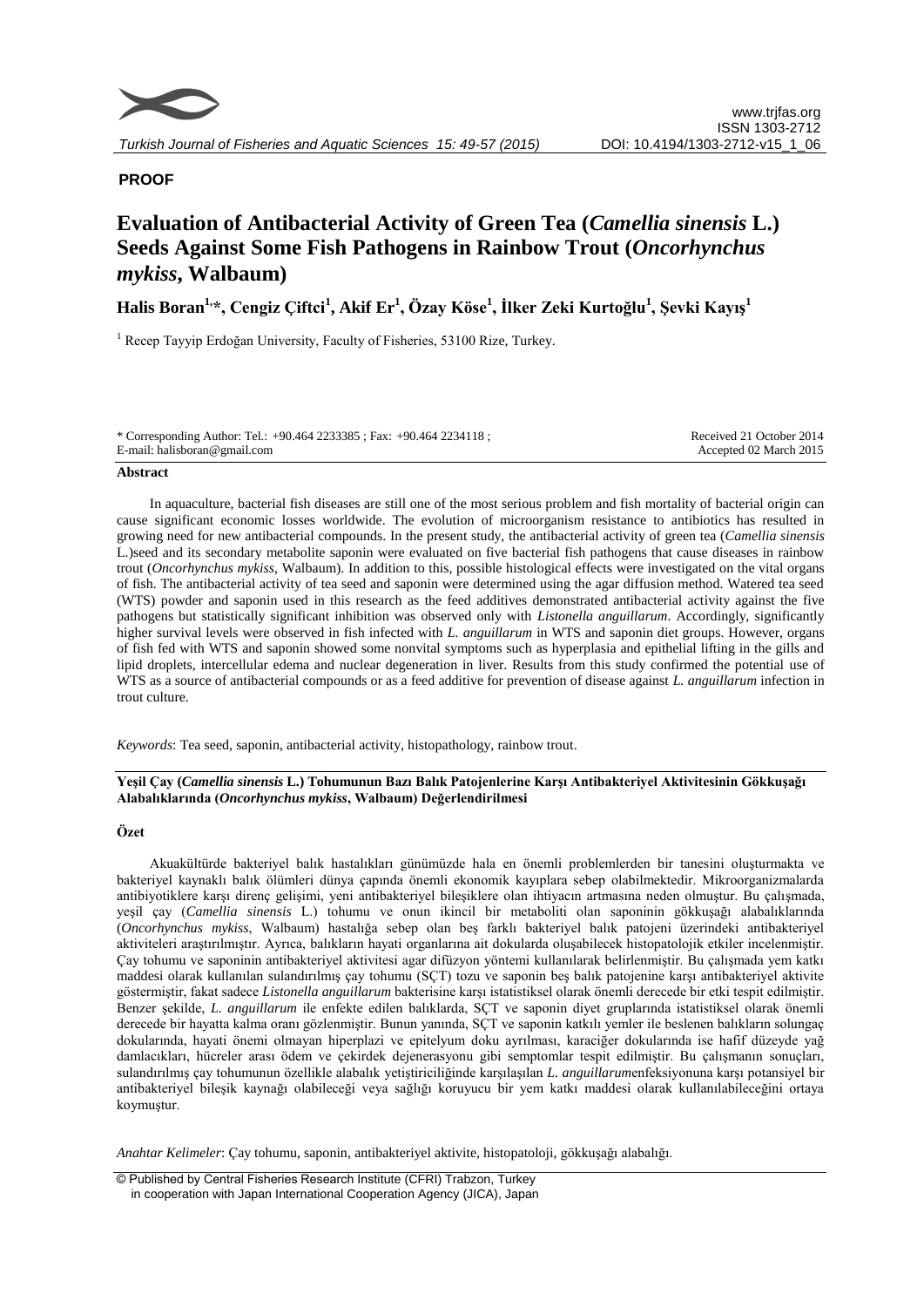#### **Introduction**

Green tea (*Camellia sinensis* L.) is an important commercial plant that is produced in over 30 countries and has been consumed world wide primarily as a beverage made from the processed leaf (Chung *et al.*, 2004; Choi *et al.*, 2006). It has a variety of secondary metabolites such as catechin, caffeine, theanine and saponin that are important for human welfare (Ogutuga and Northcote, 1970; Chung *et al.*, 2004; Yoon *et al.*, 2005). These compounds in green tea are well known for their broad spectrum of biological activities such as antibacterial, antioxidant, antifungal, and antitumor functions (Mabe *et al.*, 1999; Sakanaka *et al.*, 2000; Yang *et al.*, 2000; Fassina *et al.*, 2002).

Tea seed saponin, natural surfactant exhibits a variety of biological activities (Sparg *et al.*, 2004). It has been recognized that tea seed saponin account for more than 10% per dry weight of tea seed (Xingtu, 1990). It has been commercially utilized as a foamstabilizing and emulsifying agent (Chen *et al.*, 2010) and is extensively used in aquaculture to eliminate unwanted fish and harmful insects in prawn ponds (Chaicharoenpong and Petsom, 2009). It also has been shown to have other physiological functions such as antiexpectorant and antiinflammatory properties (Tamura, 1956; Sagesaka *et al.*,1996). Control effect of saponin against insects, pests and mites has been reported (Kawai *et al.*, 1999). In addition, It is used as a medicine for the treatment of intestinal disorders (Huang *et al.*, 2007) and burn injuries (Huang *et al.*, 2005). Saponin has also been reported to exert many pharmacological effects, including antihyperlipidemic (Yoshikawa *et al.*, 2005), antiallergic (Matsuda *et al.*, 2010), and cardioprotective effects (Liao *et al.*, 2009). Saponin as other natural products could be utilized as biological agents since it is less polluting to the environment than its chemical counter parts (Yamauchi *et al.*, 2001).

In aquaculture, diseases of microbial origin cause high mortality rates and lesions on fish, withconsequent economic losses worldwide (Toranzo *et al.*, 2005). Bacteria, mainly of *Yersinia ruckeri, Pseudomonas putida, P. luteola, Aeromonas hydrophila* and *Listonellaanguillarum* (formerly *Vibrio anguillarum*) have been identified as the etiological agents responsible for the disease outbreaks in fish and shellfish (Toranzo *et al.*, 2005; Austin and Austin, 2007; Radjasa *et al.*, 2009). Moreover, these microorganisms can accumulate in the reared animal's flesh and become a serious threat to the health of aquatic organisms (Cavallo and Stabili, 2002). Besides, the use of commercial antibiotics for disease treatment produces undesirable side effects, including toxicity to the reared organisms and release of chemical residues into the environment. These chemical residues can then pose risk to animal and human health (Cabello, 2006). In addition, it was reported that many pathogens have shown

antibacterial resistance (Immanuel *et al.*, 2004). This has led to agrowing need for new antibacterial substances that can be effective in veterinary medicine and characterized by limited undesirable side effects (Bansemir *et al.*, 2006).

Although many studies on green tea leaf have been performed, the bioactive substances in green tea seed have not been sufficiently studied. Also, the antibacterial activity and/or histopathological effects of green tea seed or saponin have not been reported in fish. Therefore, the main objective of this study is to investigate the antibacterial effects against some fish pathogens *Yersinia ruckeri*, *Pseudomonas putida, P. luteola, Aeromonas hydrophila* and, *L. anguillarum*. This study also including assessing histopathogical effects of powdered tea seed, powdered and diluted tea seed (liquid) and saponinin rainbow trout (*Oncorhynchus mykiss*, Walbaum).

#### **Materials and Methods**

#### **Experimental Animal and Rearing Conditions**

Juvenile rainbow trout used in the experiments  $(0.85 \pm 0.12 \text{ g}$ , mean  $\pm$  SD) were obtained from Recep Tayyip Erdoğan University, Faculty of Fisheries, İyidere R&D Unit. Fish were held in a flow-through fiberglass tank systems (150 L, 50 cm in diameter) for at least 15 days to acclimate to laboratory conditions prior to experiments. During the acclimation and experiment periods, about 50% of the water in each tank system was replaced daily. Fish were held under a photoperiod of 12 h each of light and of dark. Fishwere fed 2% body weight twice a day with commercial trout pellets. No fish died during the acclimation period. The use of fish and the experimental protocol were approved by the Animal Experimentation Ethics Committee of the Recep Tayyip Erdoğan University (RTEUAEEC). Spring test water had following quality criteria; temperature  $14.7 \pm 0.6$  °C, dissolved oxygen  $8.34 \pm 0.27$  mgL<sup>-1</sup>, pH 7.54  $\pm$  0.32, alkalinity 15.9  $\pm$  0.8 mgL<sup>-1</sup> as CaCO<sub>3</sub>, total hardness  $34.5 \pm 1.9$  mgL<sup>-1</sup> as CaCO<sub>3</sub>, nitrite  $3.4 \pm 1.8$  ugL<sup>-1</sup> and unionized ammonia 9  $\pm$  4  $ngL^{-1}$ . The same water supply was used during the acclimation and subsequent test periods. Specific growth rate  $(G, % day^{-1})$  of fish was calculated according to the formula of Houde and Schekter (1981):  $\bar{G} = 100 (e^{g} - 1)$ , where  $g = [(lnW_F - lnW_I)$  $t^{-1}$ ] and  $W_I$  and  $W_F$  are the initial and final mean wet masses, respectively, and it is the duration of the experimental period (days).

#### **Bacterial Strains**

*Yersinia ruckeri*, *Pseudomonas putida*, *P. luteola*, *Aeromonas hydrophila* and *Listonella anguillarum*, isolated from fish (Table 1) in our fish diseases laboratory were used as the bacterial species in the experiments. These species were maintained as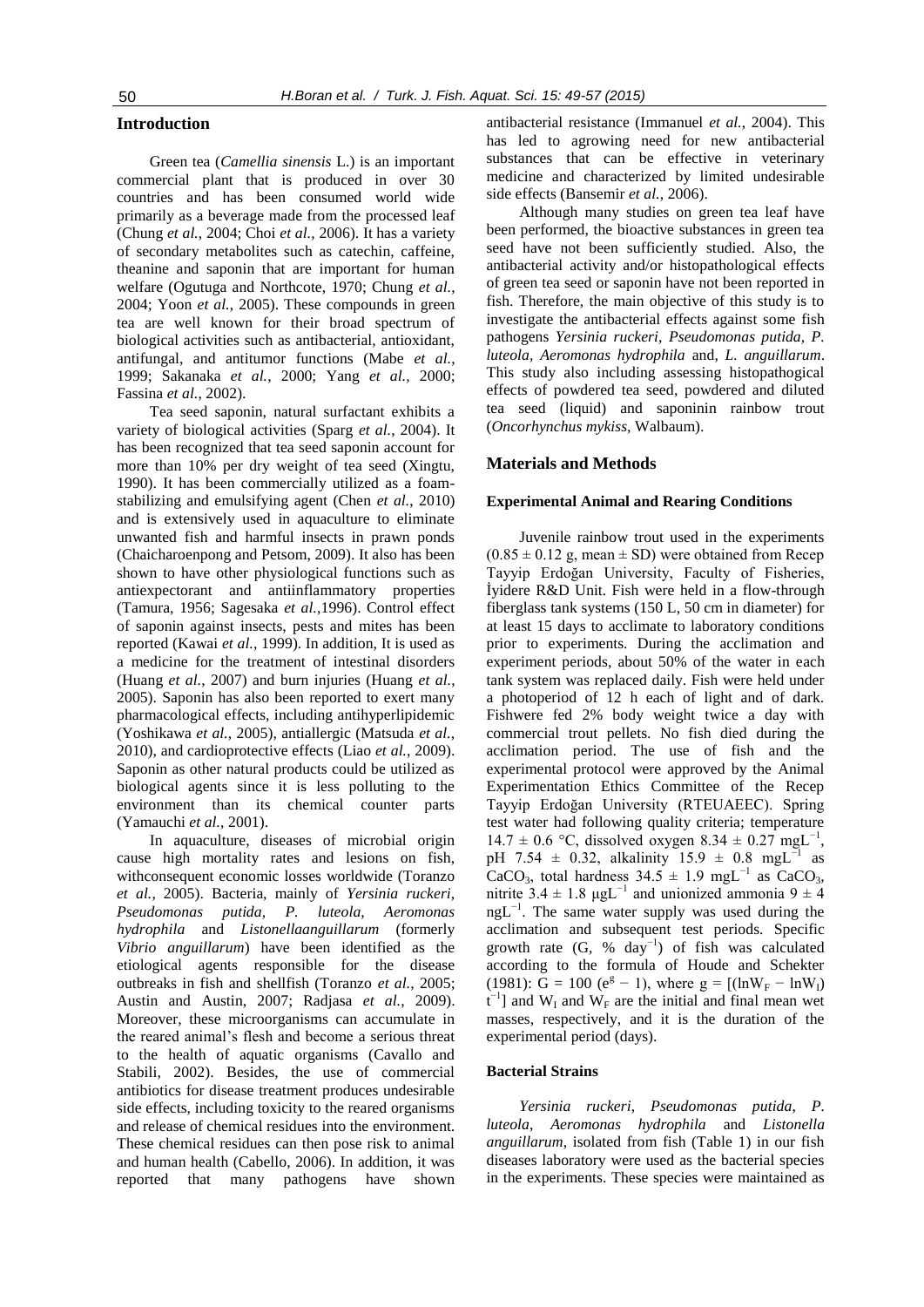a stock culture at -80°C with 20% (v/v) glycerol containing Brain Heart Infusion Broth (BHIB, Merck) until experiments. Before experiments, bacteria were subcultured at 22ºC for 2 days on Tryptic Soy Agar (TSA, Merck) and Thiosulfate Citrate Bile Sucrose Agar (TCBSA, Merck) to check purity and then pure colonies were inoculated in BHIB and incubated for 24 h at 22°C with shaking. Pure cultured colonies were biochemically characterized with API 20E and API 20NE test strips (Biomerieux,Marcy l'Etoile, France).Then, bacteria were inoculated into BHIB for immersion experiments and Mueller Hinton Agar (MHA, Merck) for disk diffusion assays. Also, bacteria were inoculated into Plate Count Agar (PCA, Merck) plates for estimating bacterial colony forming units (CFU) and to confirm the challenge dose.

#### **Preparation of Tea Seed**

The samples of tea seed that are not commercially available were supplied from a local farmer's garden in the centre of Rize, Turkey. The tea seed was sealed in a plastic bag and stored at -20 °C until use. Pure (99%) saponin was obtained from Santa Cruz Biotechnology, Inc. (Heidelberg, Germany). After rinsing with distilled water, tea seeds were ground using a mortar and pestle and dried under reduced pressure at 40°C for 15 days to obtain a powder (Figure 1A). Powdered tea seeds were added to the fish feed in two different ways. Either powdered tea seeds were added to the fish feed directly with liquid sunflower oil to ensure adhesion

or powdered tea seeds were diluted with pure water  $(0.4~g~mL^{-1})$  and boiled for 3 min. Boiled tea seed powder was then centrifuged at 3000 rpm for 10 min (Figure 1B). Supernatant were taken and added to the fish feed directly.Sunflower oil was added to all diet groups in the same amount.

## **Experimental Design**

Before feeding experiments, the fish were confirmed to be free of pathogenic bacteria and external parasites. After acclimation, 60 fish from the acclimation tanks were randomly transferred to one of 12 fiberglass tanks containing 150 L of flow-through well water. Powdered tea seed (10 and 20% of feed weight), watered tea seed (WTS) (10 and 20% of feed weight) and saponin (5% of feed weight) were added to the fish feed. Fish were fed with these 5 different feeds and control fish were fed with normal pellets. Duplicate tanks were designated for each group and experiment was conducted for 30 days. During the experiment, water in each tank was aerated and quality parameters (temperature, dissolved oxygen, pH, alkalinity, total hardness, nitrite and unionized ammonia) were regularly monitored. At the end of the study, 10 fish from each group were sampled for histology.

## **In Vitro Antibacterial Effects of Tea Seed to Bacteria**

Antimicrobial activity was evaluated using the

**Table 1.**Bacterial isolates used in the present study

| Bacterial species      | Host                                         | Isolated organ | Year of isolation |
|------------------------|----------------------------------------------|----------------|-------------------|
| Yersinia ruckeri       | Rainbow trout ( <i>Oncorhynchus mykiss</i> ) | Liver          | 2010              |
| Pseudomonas putida     | Goldfish<br>(Carassius auratus)              | Skin           | 2010              |
| Pseudomonas luteola    | Rainbow trout ( <i>Oncorhynchus mykiss</i> ) | Liver          | 2009              |
| Aeromonas hydrophila   | Rainbow trout ( <i>Oncorhynchus mykiss</i> ) | Kidney         | 2010              |
| Listonella anguillarum | Rainbow trout ( <i>Oncorhynchus mykiss</i> ) | Spleen         | 2009              |



**Figure 1.**Green tea seed used in the present study. Tea seeds grounded using a mortar and pestle (A), boiled and centrifuged tea seed powder (liquid) (B).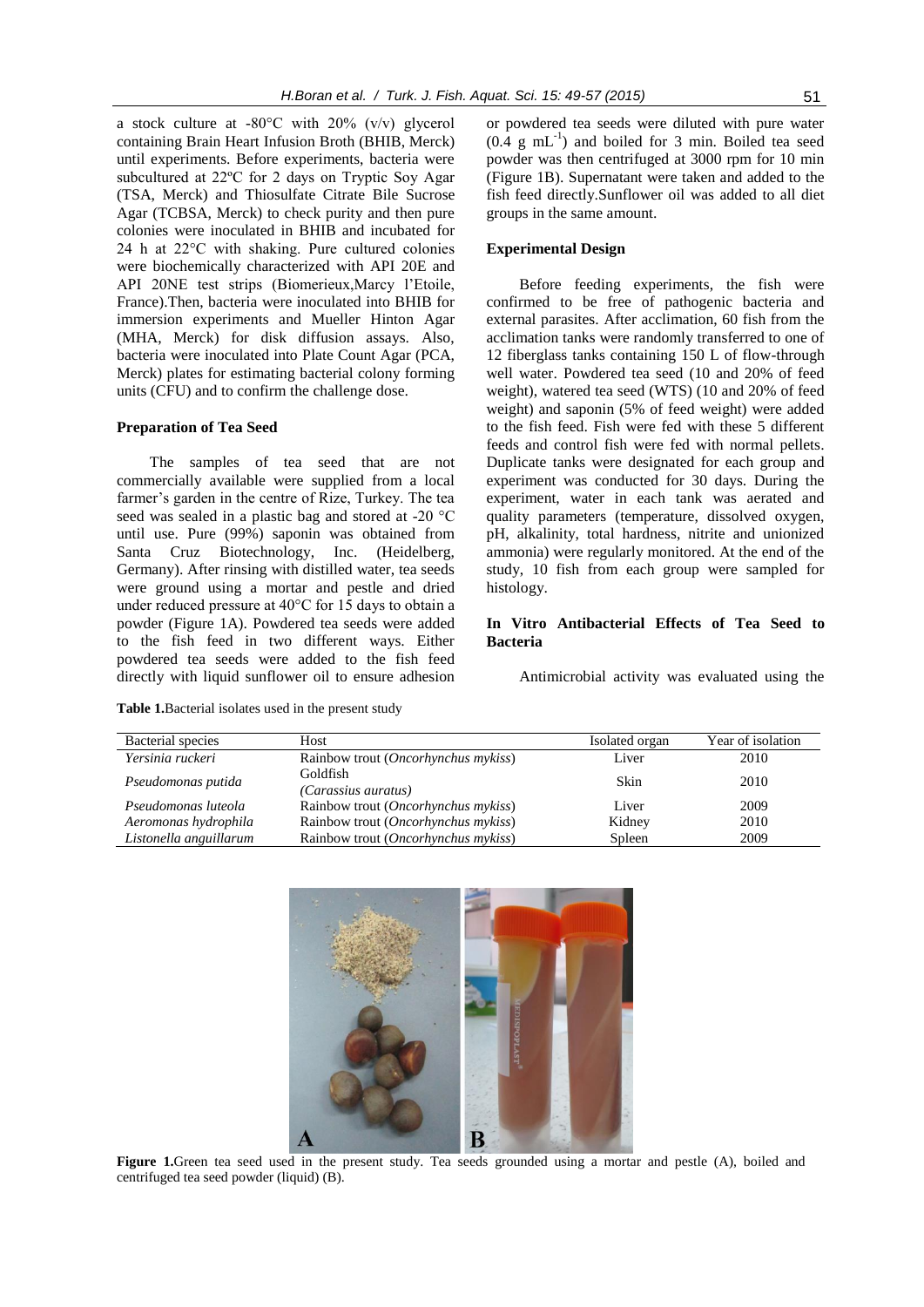disc diffusion method. Sterile paper discs, 7 mm in diameter (Whatman International Ltd., Maidstone, UK), were impregnated with sterile WTS and left to air-dry at room temperature for 4 h. To verify the possibility that antibiotic activity could be affected by other factors, discs impregnated only with pure water were used as a negative control. For each assay, autoclaved MHA plates were seeded with 100 μL of test bacterial suspension( $10^8$  CFU mL<sup>-1</sup>), using a sterile swab to give an uniform covering. Impregnated discs and controls were laid on to the agar surface and the plates were then incubated for 24-48 h at 22°C. The clear zone around the discs was evidence of antibacterial activity and was measured in mm (Figure 2). The diameterof the microbial growth inhibition was taken as the diameterof the clear zone (measured in millimetres). Each test was conducted in triplicate for each bacterial species.

## **In Vivo Antibacterial Effects of Tea Seed**

Trouts fed with powdered tea seed, WTS and saponin combined with fish feed for 30 days were infected with bacteria by immersion in laboratory conditions. After feeding experiment, 10 fish from each experimental group (10 and 20% powdered tea seed, 10 and 20%WTS, 5% saponin, positive and negative control) were transferred to duplicate tanks containing 20 L of flow-through well water. Pure bacteria colonies were inoculated in 240 mL BHI broth and incubated for 24 h at 22°C. At the end of incubation period, fish were infected with bacteria  $(10^8 \text{ CFU } \text{mL}^{-1}$ , within 20 mL BHIB counted in PCA plates) by immersion for 1 h. Axenic BHI broth were only added to the tanks of negative control group. Fish were not fed during the bacterial challenge period. At the end of challenge period, number of dead fish in different experimental groups were noted down.

## **Histopathology**

Histological analysis were performed to

determine the possible damage of tea seed and saponin to the vital organs of fish. After completing 30 d of feeding with tea seed and saponin (mixed with fish feed), fish from each experimental and control tanks were anesthetized with overdose of benzocaine (as approved by the Ethics Committee of the Recep Tayyip Erdoğan University). Then, the primary lamellae of gill, trunk kidney, spleen, liver, intestine, and skin of fish were carefully removed and preserved in 10% neutral buffered formalin(NBF) for 48 h. Tissues were rinsed in 2 changes of 50% ethanol (EtOH), and stored in 50% EtOH until further processing. Then, the tissues werede hydrated in isopropanol, cleared in xylene, infiltrated in paraffin and sectioned at a thickness of 5-7 μm. Sections were stained with hematoxylin and eosin, and examined using light microscope.

#### **Statistical Analysis**

Data were subjected to statistics analysis by using the software package SPSS Statistics 17.0 for Windows (SPSS Inc., Chicago, IL, USA, 2008). Results were expressed as means ± SEM. ANOVA was carried out to assess significant differences in the inhibition of bacterial growth produced by tea seed and saponin against each bacteria species (P<0.05).

## **Results**

No mortality occurred during acclimation or 30 days experimental period before bacterial challenge, and no control fish died during the tests. WTS and saponin used in this studyas feed additives demonstrated antibacterial activity in the bacterial disc diffusion assay against five bacterial fish pathogens. However, statistically significant inhibition was observed only in *L. anguillarum*(Figure 2, 3) (P<0.05).In addition, WTS(20%) exhibited higher level of antibacterial activity than saponin (5%)for antibacterial activity (Figure 3).

There was no statistical difference in the survival rates of rainbow trout infected with *Y.* 



**Figure 2.**Bacterial disc diffusion assay. Liquid green tea seed against *Listonella anguillarum*, Negative control (A), Disc impregnated with WTS (B).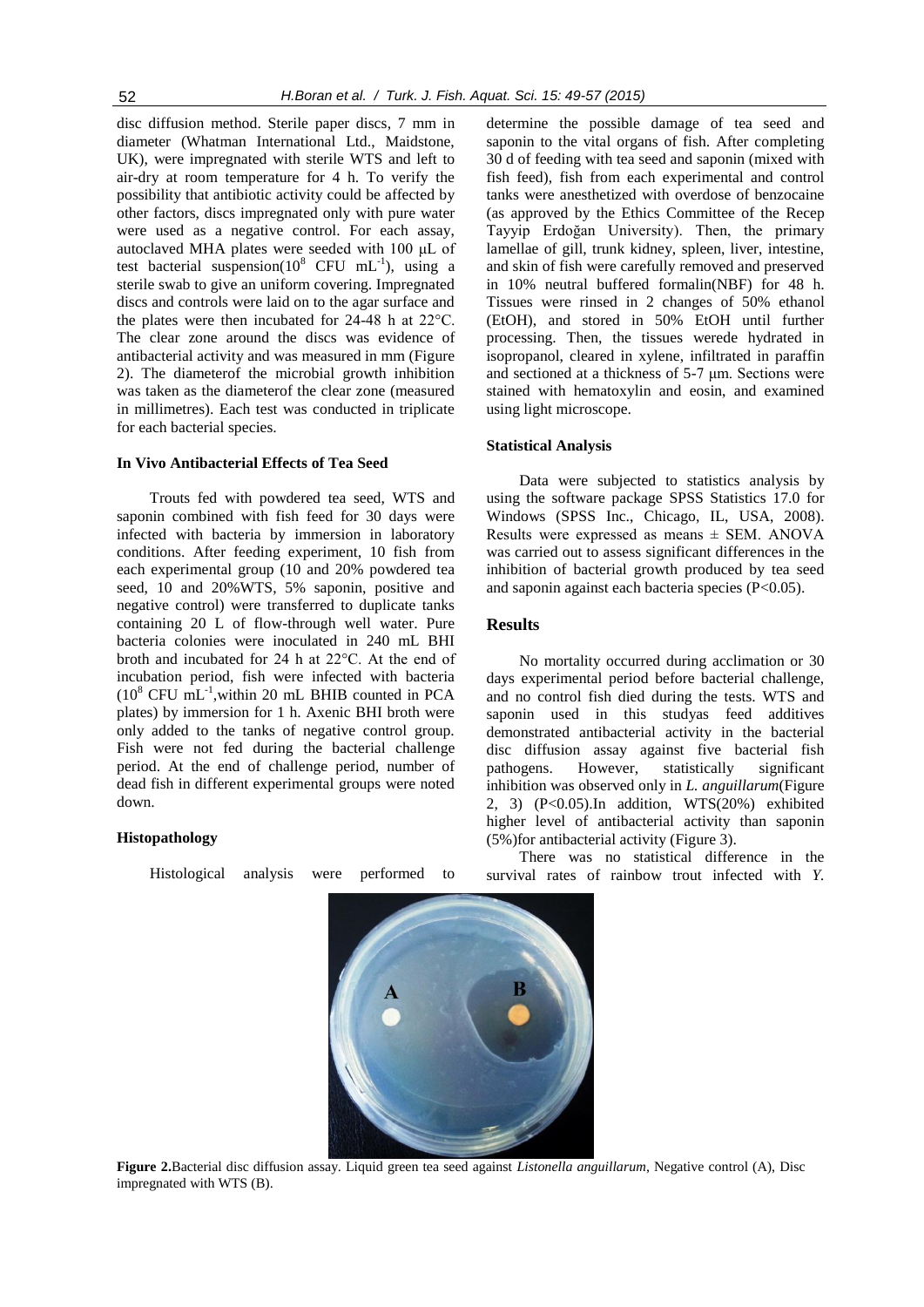*ruckeri*, *P. putida, P. luteola* and *A. hydrophila*compared to the control groups. Significant differences in survival rates were observed between fish groups fed WTS (100% survival of first day) and saponin (77% survival of first day) when infected with *L. anguillarum*in WTS(20%) and saponin diet groups on the first and subsequent days (Figure 4) (P<0.05). Furthermore, fish fed with WTS were recorded higher survival rates than other groups (Figure 4).

After 30 day study period, no significant differences were observed in the specific or total weight of fish fed tea seed or saponin mixed pellets compared to control groups (Figure 5).Moreover, no histopatholological changes were observed in the gills (Figure 6A), trunk kidney, liver (Figure 7A), spleen, intestine and skin of control fish. Organs of fish fed with powdered tea seed showed no tissue damage.

WTS (20%) and saponin fed fish showed mild symptoms such as hyperplasia and epithelial lifting in the secondary lamellae of gills (Figure 6B, 6C) and presence of lipid droplets, intercellular edema and nuclear degeneration in liver tissue (Figure 7B, 7C). No damage was observed in the other organs (trunk kidney, spleen, intestine and skin) of fish fed WTS and saponin.

## **Discussion**

Discovery of potent plant and plant seed extracts; feed additives that can effectively inhibit bacterial growth and having antioxidant properties is a continuing challenge and opportunity. Therefore, the main objective of this work was to evaluate the capability of green tea seed and its secondary metabolite saponin to inhibit the growth of



**Figure 3.** Antibacterial activity of WTS (20% of feed weight) and saponin (5% of feed weight) against the important fish pathogens. Zone of inhibition in mm (mean  $\pm$  SD). Asterisks above individual bars indicate the significantly (P<0.05) higher diamaters of inhibition.



**Figure 4.**Average survival of rainbow trout infected with *L. anguillarum*. Before challenge experiments, fish were fed with WTS (20% of feed weight), powdered tea seed (20% of feed weight), and saponin (5% of feed weight) mixed pellets for 30 days.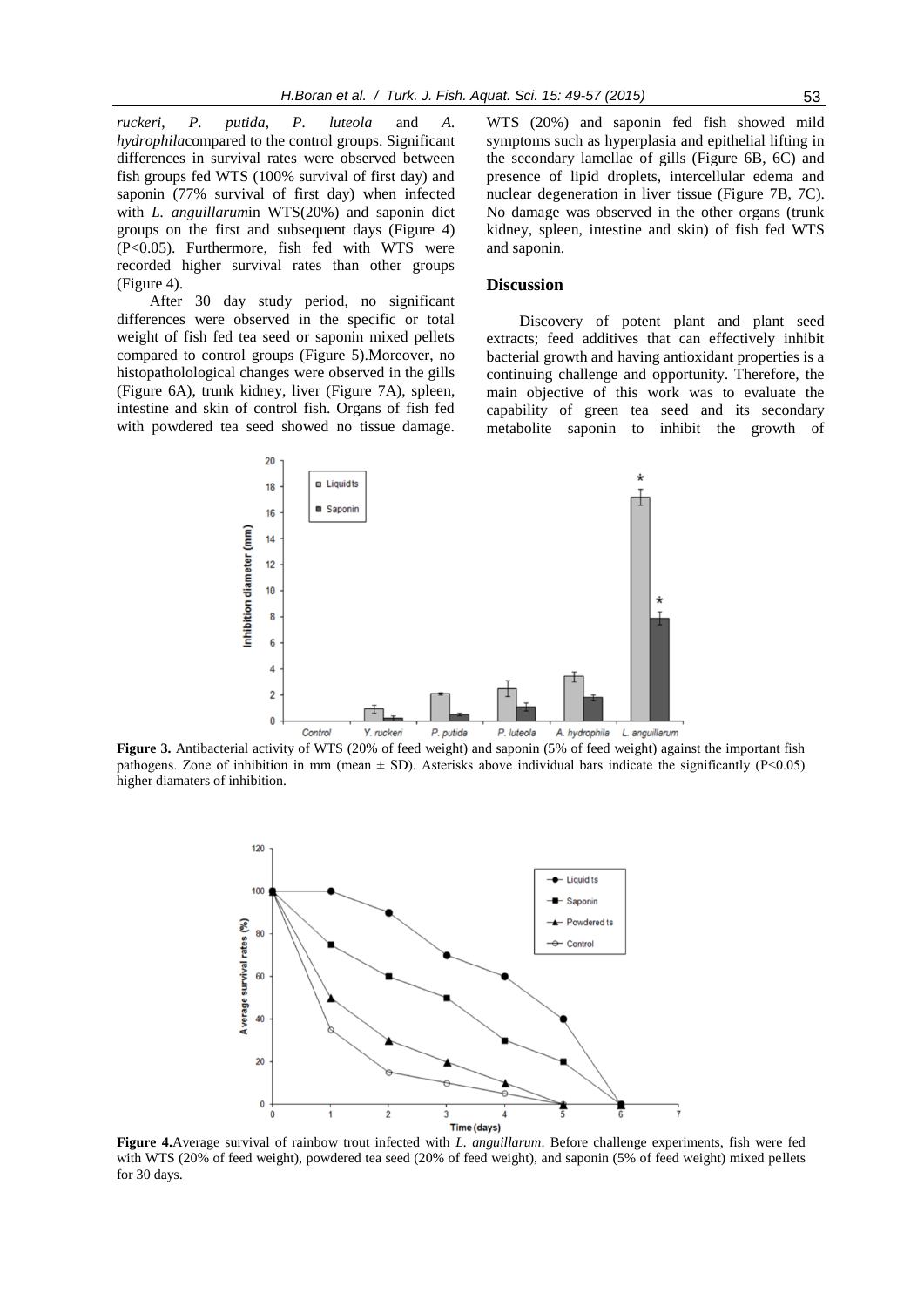

Figure 5. Effects of powdered tea seed, WTS and saponin diets (mixed with feed) on weight gain in rainbow trout over time. During the 30 day feeding period, mean weights were not significantly different between diet groups (P>0.05).



**Figure 6.** Longitudinal sections of rainbow trout gills. (A) Control gill filament and lamellae. Fish were only fed with normal trout pellets for 30 days. (B) Fish were fed with WTS (20% of feed weight) mixed pellets. (C) Fish were fed with saponin (5% of feed weight) mixed pellets. h: gill exhibiting hyperplasia, el: epithelial lifting. Scale bars = 50μm.

somespecies of fish pathogenic bacteria (*Y. ruckeri, P. putida, P. luteola, A. hydrophila* and *L. anguillarum*) with the aim of assessing them as possible disease preventive additives in aquaculture.

This study revealed different levels of bioactivity in the powdered tea seed, WTS and saponin extracted from the green tea seeds.The products also exhibited various levels of antibacterial activity with bacterial strains investigated. WTS had

the broadest antibacterial spectrum; indeed it was active against the five bacteria species, although with different inhibition strength. Similarly, a previous study demonstrated that extracts and fractions of green tea had bacteriostatic activity against some vibrio species (Toda *et al.*, 1989). Also, multiple lethality hurdles to the growth of pathogens including *Listeria monocytogenes*, *Escherichia coli* and *Salmonella typhimurium* can be provided by using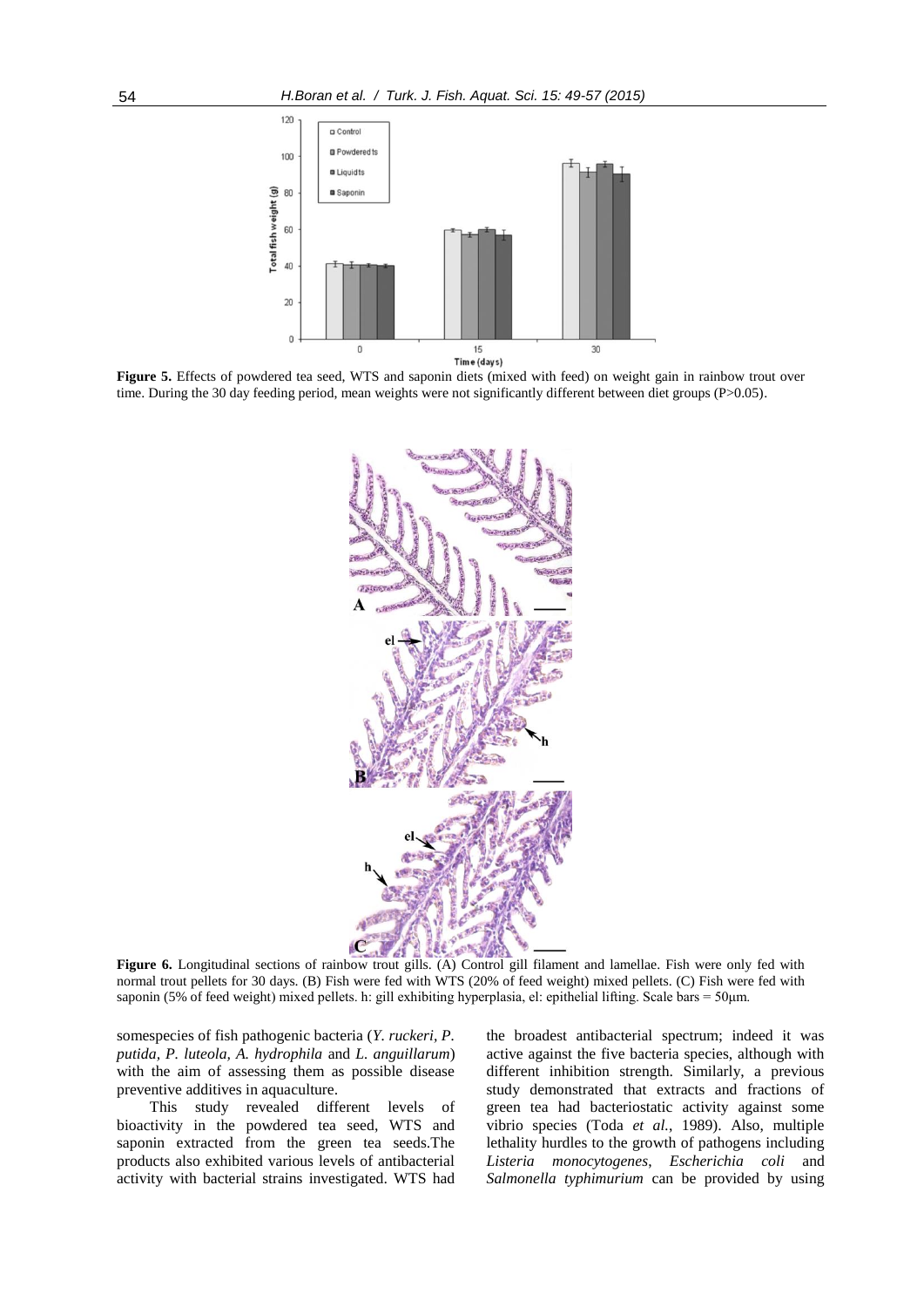

**Figure 7.** Histological section of rainbow trout liver 30 d after feeding experiment. (A) Control liver. Fish were only fed with normal trout pellets. (B) Fish were fed with WTS (20% of feed weight) mixed pellets. (C) ld: lipid droplets, nd: nuclear degeneration, ie: intercellular edema. Scale bars = 50μm.

lesser amount of chemical antimicrobials in combination with natural antimicrobials from green tea and grape seed extracts (Gadang *et al.*, 2008; Chan*et al.*, 2011).

In the present study, the secondary metabolite saponin of green tea seed was also showed antibacterial activity, although it was not as active as WTS against the five pathogenic bacteria. In a previous study, saponin demonstrated antibacterial activity againstsome Gram-negative bacteria, (Rasheed and Haider, 1998).To our knowledge no other reprint is available related to potential use of bioactive compounds from green tea seed. Thepositive results obtained in the present study could,therefore, represent a valid basis for the development of research on green tea seed or its secondary metabolites, considering that green tea is one of the most widely consumed beverages in the world (Kubo *et al.*, 1992).

With WTS, our results showed substantial bioactivity against *L. anguillarum*, with a higher inhibition powercompared to the other four bacteria species. In a similar study, the liquid extracts of green

tea seedhave shown inhibitory effects on some Grampositive as well as Gram-negative bacteria (Gadang *et al.*, 2008). No *Vibrio*species were tested in this study.On the other hand, the green tea extract had a weak/medium activity against *Vibrio cholera*(Hamilton-Miller, 1995). Therefore, the antibacterial activity of green tea seed extracts against *L. anguillarum*tested, could confirm a good perspectivefor the use of WTSas a food additive used for prevention of disease. These results provideencouragement for continuation of research on green tea seed extracts in order to verify their antibacterial activityagainst *Vibrio* spp. with different extraction methods.

In the present study, the least bioactivity against pathogens was noticed with powdered tea seed in fish at the end of the experiments. Antimicrobial effect of plant extracts depends on pH and solubilityof the extract in the model systems (Hao*et al.*, 1998). Plant extracts that are having low pH are more effective in inhibiting the microbial growth (Conner and Beuchat, 1984). Green tea extracts demonstrated inhibitory properties against major pathogens including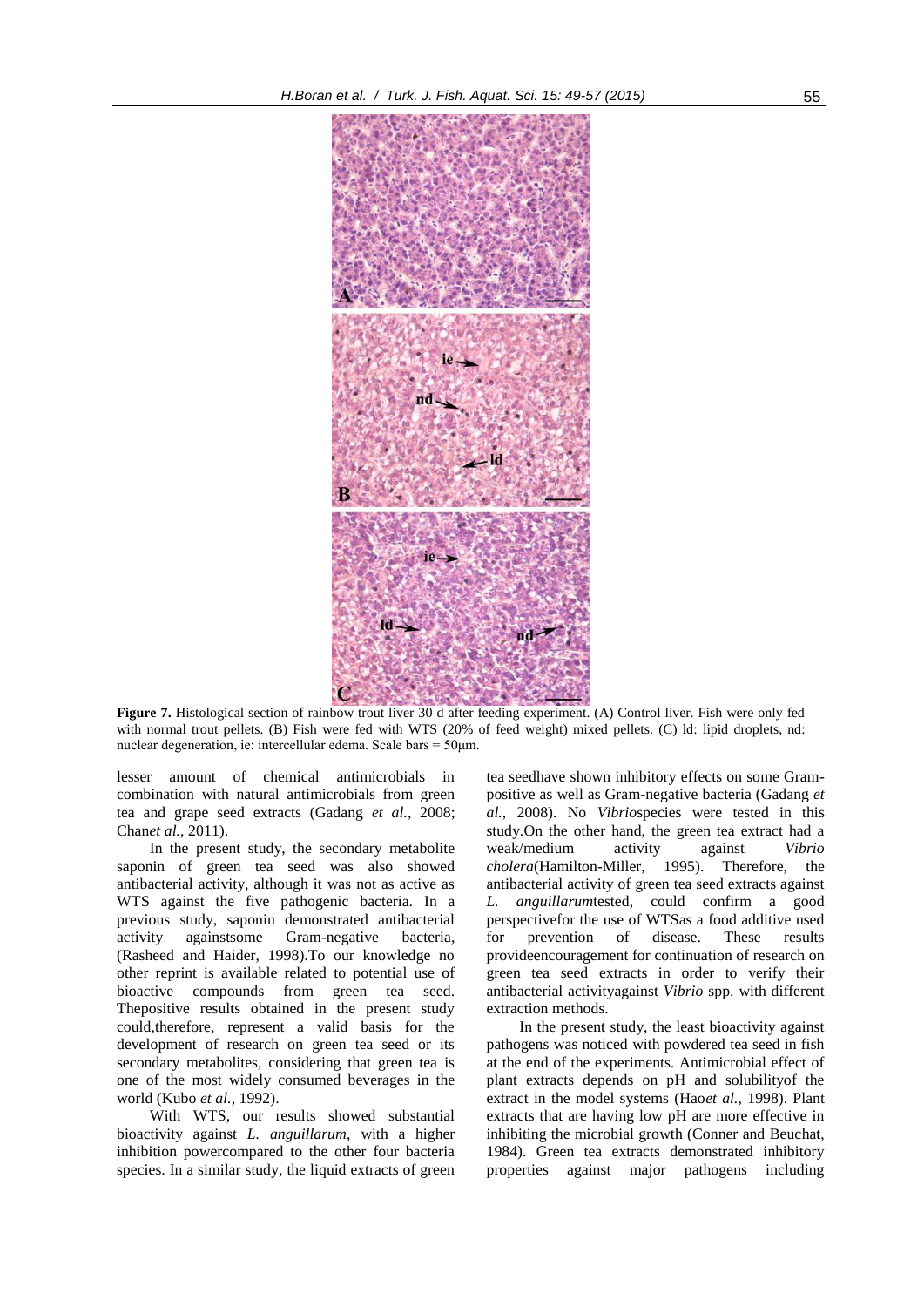*L.monocytogenes*, *E. coli*,*Salmonella typhimurium*, *Campylobacter jejuni*, and others including *Staphylococcus aureus*, *Staphylococcus epidermidis*, *Salmonella Enteriditis*, *Shigellaflexneri*, *Shigella dysenteriae*, and *V. cholera* (Toda *et al.*, 1991; An *et al.*, 2004; Gadang*et al.*, 2008). Irradiation of some green tea extracts could enhance the antimicrobial properties against *S. aureus*, *S. epidermidis*, *E. coli* and *S. mutans* (An *et al.*, 2004).Chinese green tea extracts showed stronginhibitory effect on major pathogens (Si*et al.*, 2006). Over *et al*. (2009) demonstrated that green tea extracts alone or in combination with tartaric acid reduced *Salmonella*, *Listeria* and *E. coli* by at least 3.5 log  $CFUmL^{-1}$  in broth culture studies. The antimicrobial activities of green tea extracts when combined with bacteriocins have demonstrated more effectiveness than when used alone against major pathogen like *L. monocytogenes*.This may be due to the synergistic mechanism of action of bioactive compounds present in green tea extract (Sivarooban*et al.*, 2008).

Despite the potential benefits of green tea extracts in the prevention of bacterial diseases and reducing the effects of bacterial pathogens, there are concerns regarding the side effects of these extracts when taken as dietary supplement (Perumalla and Hettiarachchy, 2011). In the present study, WTS and saponin as dietary supplement mildly affected some of the vital organs of fish. Therefore, further research is required to address this concern and validate the beneficial effects and safety of using green tea seed extracts. However, we should consider the fairlylow concentration level of green tea seed extracts in feed applications when compared to pharmacological doses for beneficial effects in animals. Potential use of these natural extracts could offer the aquaculture industry an alternative solution to synthetic chemical antimicrobials.

The concentrations of WTS and saponin used in this study were higher than those used in other applications in aquaculture. Therefore, theseantibacterial agents may be effective at higher dosages. However, high concentrations not onlyinhibit the tested bacteria, but could also affect rainbow trout gill and liver slightly. The observations suggest that primarily WTS and secondarily saponin are effective agents against *L. anguillarum*in vivo and in vitro.

## **Acknowledgments**

The authors would like to thank technician Cansu Yilmaz for her support in conducting the study successfully.

## **References**

An, B.J., Kwak, J.H., Son, J.H., Park, J.M., Lee, J.Y.and Jo, C. 2004.Biological and antimicrobial activity of irradiated green tea polyphenols.Food Chemistry,88:447-451.doi:

10.1016/j.foodchem.2004.01.070

- Austin, B.and Austin, D.A. 2007. Bacterial Fish Pathogens: Diseases of Farmed and Wild Fish, 4th ed. Praxis Publ. Ltd., Chichester, UK.
- Bansemir, A., Blume, M., Schroder, S. and Lindequist, U.2006.Screening of cultivated seaweeds for antibacterial activity against fish pathogenic bacteria.Aquaculture,252: 79-84.doi: 10.1016/j.aquaculture.2005.11.051
- Cabello, F.C. 2006.Heavy use of prophylactic antibiotics in aquaculture: a growing problem for human and animal health and for the environment.Environmental Microbiology, 8: 1137-1144.doi:10.1111/j.1462- 2920.2006.01054.x
- Cavallo, R.A. and Stabili, L.2002.Presence of vibriosis in seawater and *Mytilus galloprovincialis* (Lam.) from the Mar Piccolo of Taranto (Ionian Sea).Water Research,36: 3719-3726.doi: 10.1016/S0043- 1354(02)00107-0.
- Chaicharoenpong, C.and Petsom, A. 2009.Quantitative thin layer chromatographic analysis of the saponins in tea seed meal. Phytochemical Analysis, 20: 253-255.doi: 10.1002/pca.1123
- Chan, E.W.C., Soh, E.Y., Tie, P.P. and Law, Y.P. 2011.Antioxidant and antibacterial properties of green, black, and herbal teas of *Camellia sinensis*. PharmacognosyResearch,3: 266-272.doi: 10.4103/0974-8490.89748
- Chen, Y.F., Yang, C.H., Chang, M.S., Ciou, Y.P.and Huang, Y.C.2010.Foam properties and detergent abilities of the saponins from *Camellia oleifera*.International Journal of Molecular Sciences, 11: 4417-4425.doi: 10.3390/ijms11114417
- Choi, J.H., Nam, J.O., Kim, J.Y., Kim, J.M., Paik, H.D. and Kim, C.H. 2006.Antioxidant, antimicrobial, and antitumor activities of partially purified substance(s) from green tea seed.Food Science and Biotechnology,15: 672-676.
- Chung, S.K., Kim, M.Y., Kim, Y.C., Iwai, K., andMatsue, H. 2004.Antioxidant effects of Korean teabag teas by a simple and fast XYZ dish method.Food Science and Biotechnology,13: 197-201.
- Conner, D.E. andBeuchat, L.R. 1984.Effects of essential oils from plants on growth of food spoilage yeasts.Journal of Food Science, 49: 429-434.doi: 10.1111/j.1365-2621.1984.tb12437.x
- Fassina, G., Buffa, A., Benelli, R., Varnier, O.E., Noonan, D.M. and Albini, A. 2002.Polyphenolic antioxidant (- )-epigallocatechin-3-gallate from green tea as a candidate anti-HIV agent.AIDS, 16: 939-941.doi: 10.1097/00002030-200204120-00020
- Gadang, V.P., Hettiarachchy, N.S., Johnson, M.G. and Owens, C.M. 2008. Evaluation of antibacterial activity of whey protein isolate coating incorporated with nisin, grape seed extract, malic acid, and EDTA on a turkey frankfurter system. Journal of Food Science,73: 389-394.doi: 10.1111/j.1750-3841.2008.00899.x
- Hamilton-Miller, J.M.T. 1995.Antimicrobial properties of tea (*Camellia sinensis*).Antimicrobial Agents and Chemotherapy, 39: 2375-2377.
- Hao, Y.Y., Brackett, R.E. andDoyle, M.P. 1998.Inhibition of *Listeria monocytogenes* and *Aeromonas hydrophila* by plant extracts in refrigerated cooked beef.Journal of Food Protection, 61: 307-312.